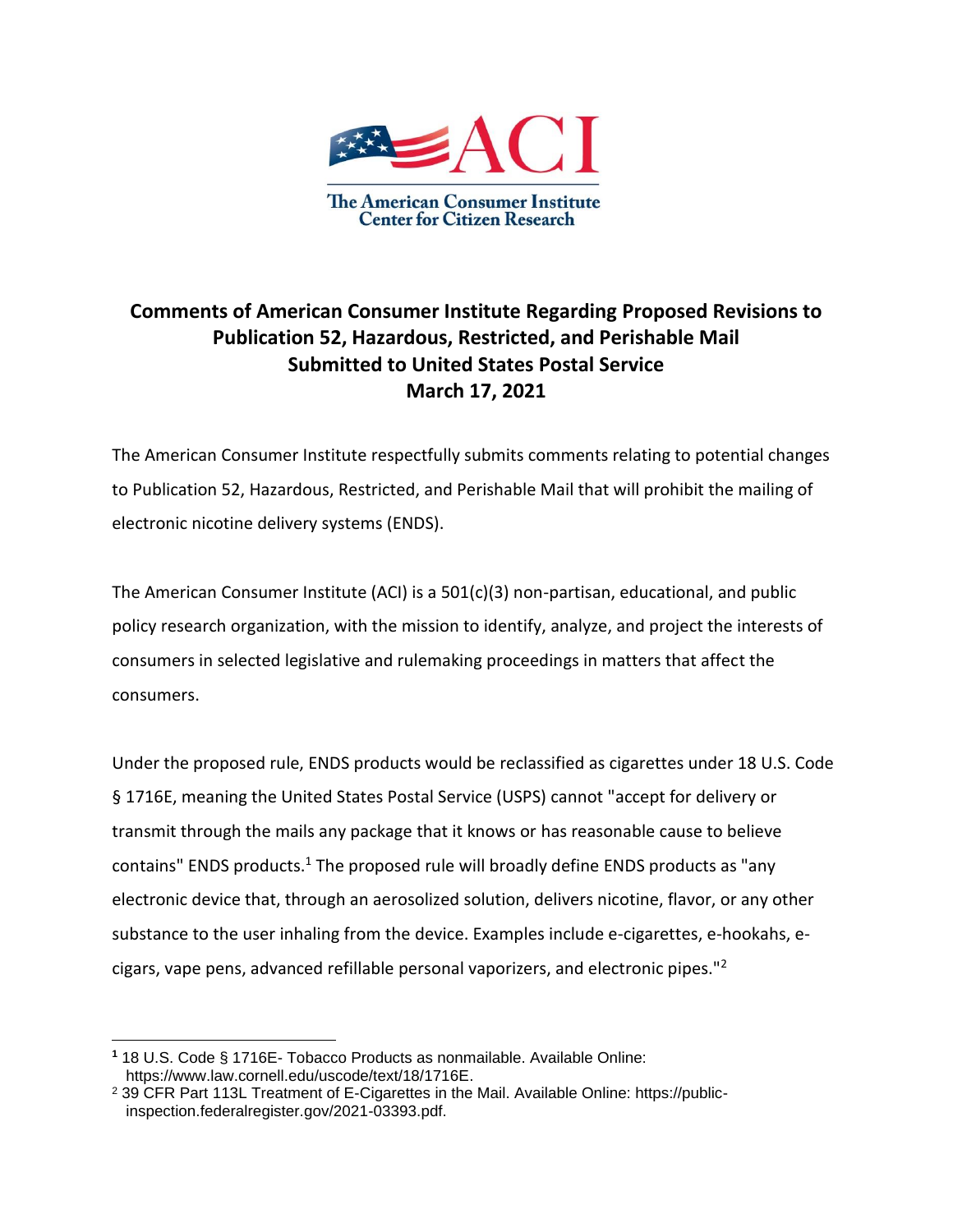In ACI's view, restricting shipments of ENDS products within the United States, as outlined in the proposed rule, could have severe public health consequences.<sup>3</sup> We are particularly concerned the proposed rule will deny consumers access to healthier alternatives and a proven smoking cessation product. This denial will undoubtedly lead to unnecessary poor health outcomes for millions of Americans. We are equally concerned the ban on mailing ENDS products will disproportionately harm those in rural communities who will no longer have access to these products, despite having higher rates of smokers than their urban counterparts.<sup>4</sup> Finally, we are concerned that by classifying electronic cigarettes as cigarettes it would imply, despite scientific consensus stating otherwise, they are equally as dangerous to consumers.

We have divided our comments into the following sections:

- I. Electronic Cigarettes as a Healthier Alternative
- II. Effects on Rural Communities
- III. Conclusion

## **I. Electronic Cigarettes as a Healthier Alternative**

Scientific studies have routinely shown electronic cigarettes, colloquially known as vapes, are healthier than traditional combustible products. A November 2020 study by researchers at California State University, the University of Kansas School of Medicine, Brown University, and the University of California's School of Medicine found when smokers in San Diego and Kansas City switched to vaping products, fewer cancer-causing pulmonary carcinogens were found in

<sup>3</sup> Ibid.

<sup>4</sup> Centers for Disease Control: "Tobacco Use by Geographic Region." [https://www.cdc.gov/tobacco/disparities/geographic/index.htm;](https://www.cdc.gov/tobacco/disparities/geographic/index.htm) Kelly Buettner-Schmidt, Donald R. Miller, and Brody Maack, "Disparities in Rural Tobacco Use, Smoke Free Policies, and Tobacco Taxes." *Western Journal of Nursing Research,* February 17, 2019. Available Online: https://www.ncbi.nlm.nih.gov/pmc/articles/PMC6613179/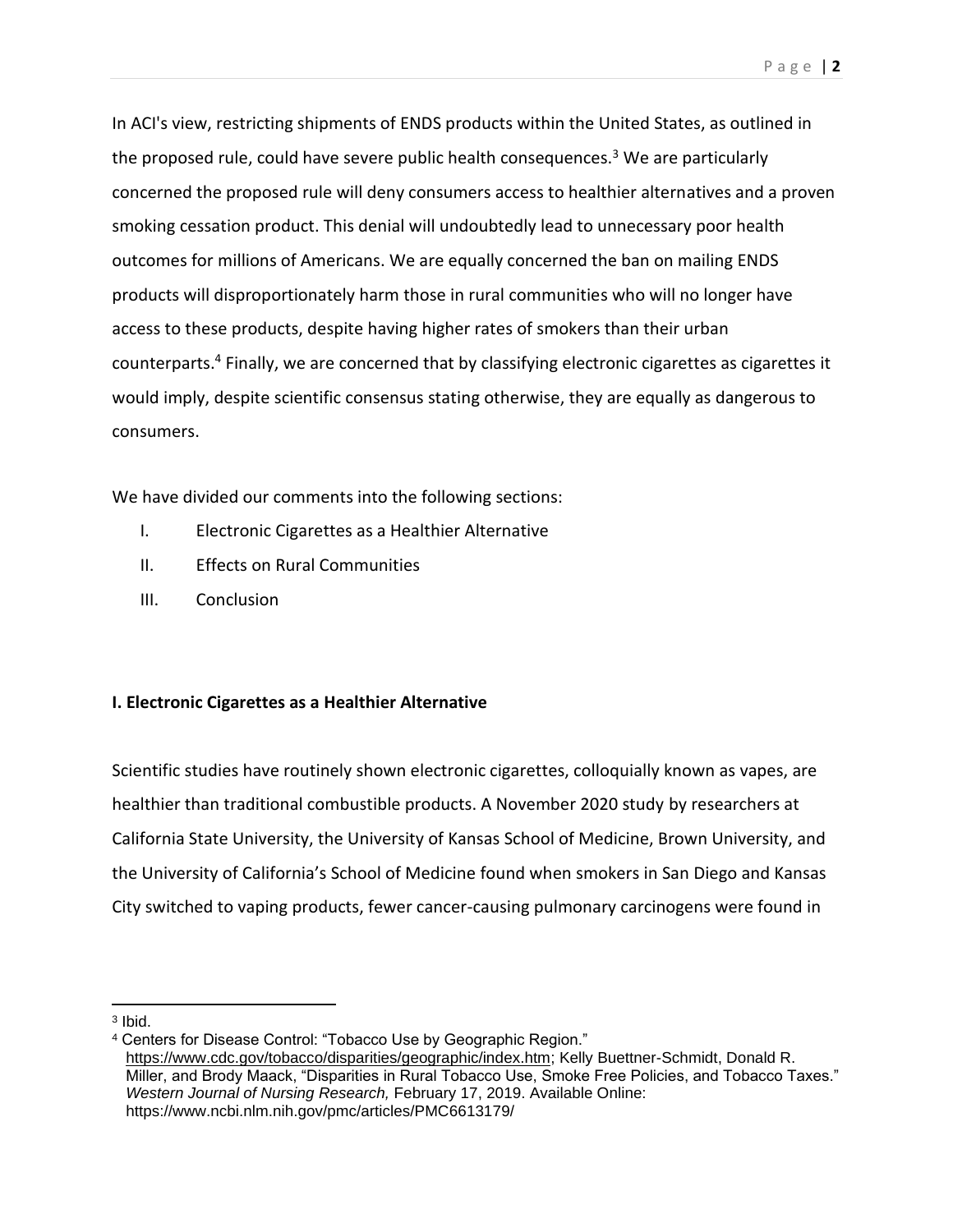their bodies when compared to those who continued smoking combustible cigarettes.<sup>5</sup> This study reinforced the findings of Public Health England who estimated e-cigarettes are around 95% less harmful than conventional cigarettes.<sup>6</sup>

Electronic cigarettes' health benefits are also evident in the number of lives that could be saved if smokers switch to electronic cigarettes. In 2017, Georgetown University's Medical Center found "6.6 million cigarette smokers will live substantially longer if cigarette smoking is replaced by vaping over a ten-year period." In total, cigarette smokers who switch to ecigarettes could live 86.7 million more years with policies that encourage cigarette smokers to switch completely to e-cigarettes."<sup>7</sup> If the proposed rule moves ahead, the federal government will be denying access to these life extending alternatives.

The fewer carcinogens found in those who switched to electronic cigarettes combined with the number of lives that could be extended should highlight the importance of creating a friendlier regulatory environment, not one that restricts access.

Scientific studies have also shown ENDS products are effective smoking cessation aids for Americans looking to quit. In 2019, researchers led by Dr. Sara Kalkhoran found the use of electronic cigarettes increased the chances of smoking abstinence by 77% after two years.<sup>8</sup> Comparatively, FDA-approved medication only had an abstinence rate between 30% and 44% after one year. 9

**<sup>5</sup>** Kim Pulvers, Nicole L. Nollen, Myra Rice, et al: "Effect of Pod e-Cigarettes vs Cigarettes on Carcinogen Exposure Among African American and Latinx Smokers: A Randomized Clinical Trial." *JAMA Network Open,* November 18, 2020. ;3(11):e2026324. doi:10.1001/jamanetworkopen.2020.26324.

**<sup>6</sup>** Public Health England, "E-cigarettes around 95% less harmful than tobacco estimates landmark review," August 19, 2015.

https://www.gov.uk/government/news/e-cigarettes-around-95-less-harmful-than-tobacco-estimateslandmark-review.

<sup>&</sup>lt;sup>7</sup> Georgetown University Medical Center," Tobacco Smokers Could Gain 86 Million Years of Life if they Switch to Vaping, Study Finds." October 2, 2017. https://gumc.georgetown.edu/newsrelease/tobacco\_smokers\_could\_gain\_86-million\_years\_of\_life\_if\_they\_switch\_to\_vaping\_study\_finds/

**<sup>8</sup>** Sara Kalkhoran, MD, MAS, Yuchiao Chang, PhD, Nancy A Rigotti, MD, "Electronic Cigarette Use and Cigarette Abstinence Over 2 Years Among U.S. Smokers in the Population Assessment of Tobacco and Health Study." *Nicotine & Tobacco Research*, Volume 22, Issue 5, May 2020, p728–733.

<sup>9</sup> William Deradorff, "Anti-Smoking Medications: Zyban and Chantix," *Spine Health,* April 2, 2008. https://www.spine-health.com/wellness/stop-smoking/anti-smoking-medications-zyban-and-chantix.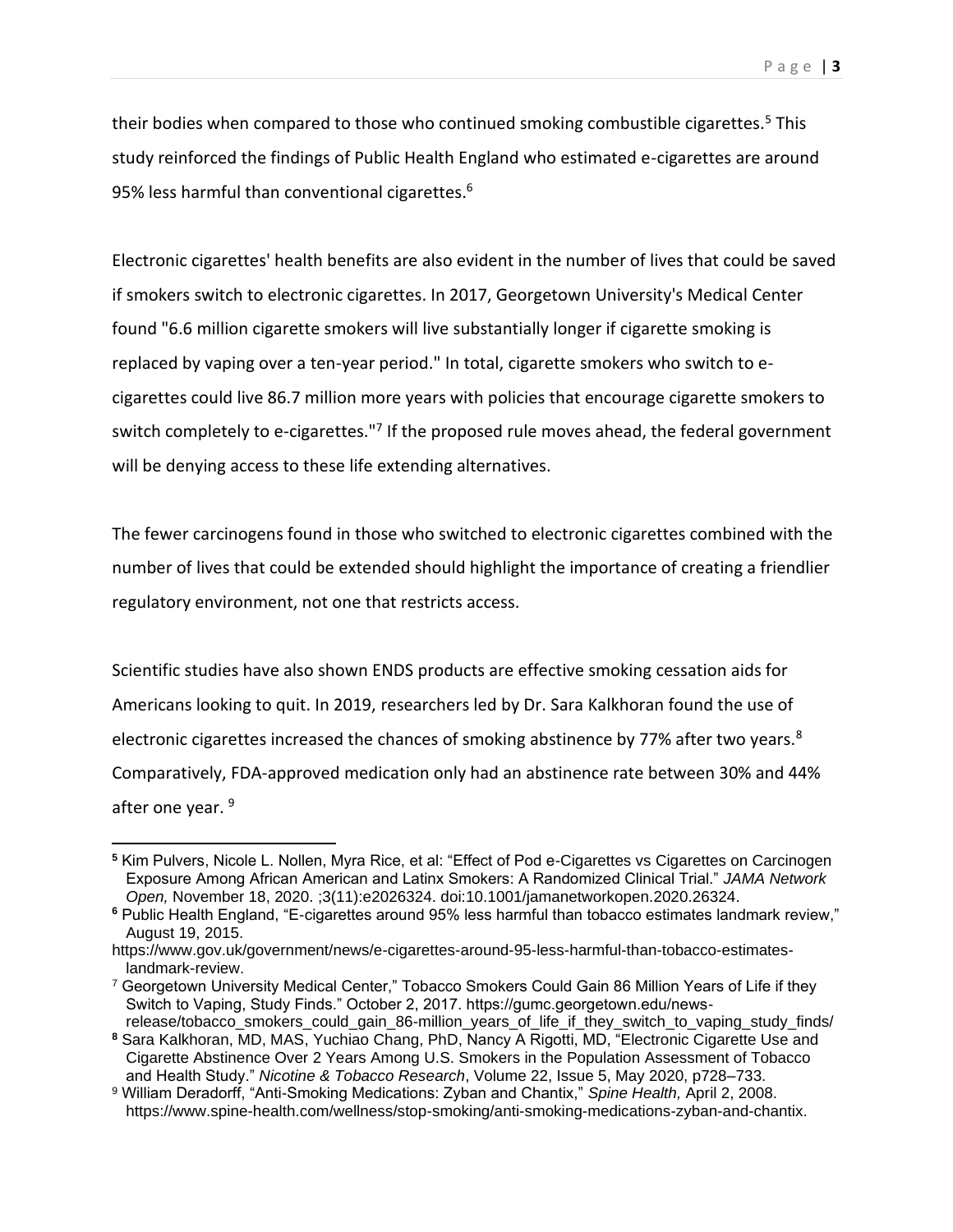The high smoking abstinence rate of electronic cigarettes compared to FDA-approved products shows e-cigarettes provide smokers with a product that will give them the best chance of quitting and remaining smoke-free.

## **II. Effects on Rural Communities**

Since USPS announced its proposed rule change in February 2021, private delivery companies also announced they would no longer ship ENDS products. UPS announced from April 5, 2021 they will prohibit the shipment of vape products,  $10$  following rules already implemented by FedEx and DHL.<sup>11</sup> These policies, initiated through the USPS' proposed rule change, will disproportionately harm rural communities with higher smoking rates than urban communities. The prohibition on shipping vaping products means rural consumers, who do not have access to brick-and-mortar shops, $12$  will face significant burdens when attempting to acquire products that are not only healthier but are also the most effective smoking cessation products.

## **III. Conclusion**

It is the view of ACI that a prohibition on the mailing of ENDS products will inflict significant harm to American consumers. The rule risks denying consumers access to a less harmful alternative and a proven smoking cessation product. We also firmly believe that the proposed rule will disproportionately harm rural consumers as they have limited access to traditional brick-and-mortar stores. Rather than denying access to electronic cigarettes, ACI believes the

<sup>10</sup> UPS, "Shipping Tobacco," date not provided. Available Online: https://www.ups.com/us/en/helpcenter/packaging-and-supplies/special-careshipments/tobacco.page#:~:text=UPS%20is%20prohibiting%20the%20shipment,for%20the%20consu mption%20of%20nicotine.

<sup>11</sup> Matt Rowland "UPS Joins USPS, FedEx, DHL in stopping delivery of vaping products by Aprol 5." *VAPES.* February 21, 2021. Available Online: https://www.vapes.com/blogs/news/ups-joins-usps-fedexdhl-in-stopping-delivery-of-vaping-products-by-april-5#:~:text=%E2%80%9CWe%20prohibit%20the%20shipping%20of,FedEx%20or%20FedEx%20Office %20location.

<sup>12</sup> Hongying Dai and Jianqiang Hao, "Geographic Density and proximity of vape shops to colleges in the USA." *Tobacco Control,* July 2017, Vol. 26 Issue 4, 379-385.